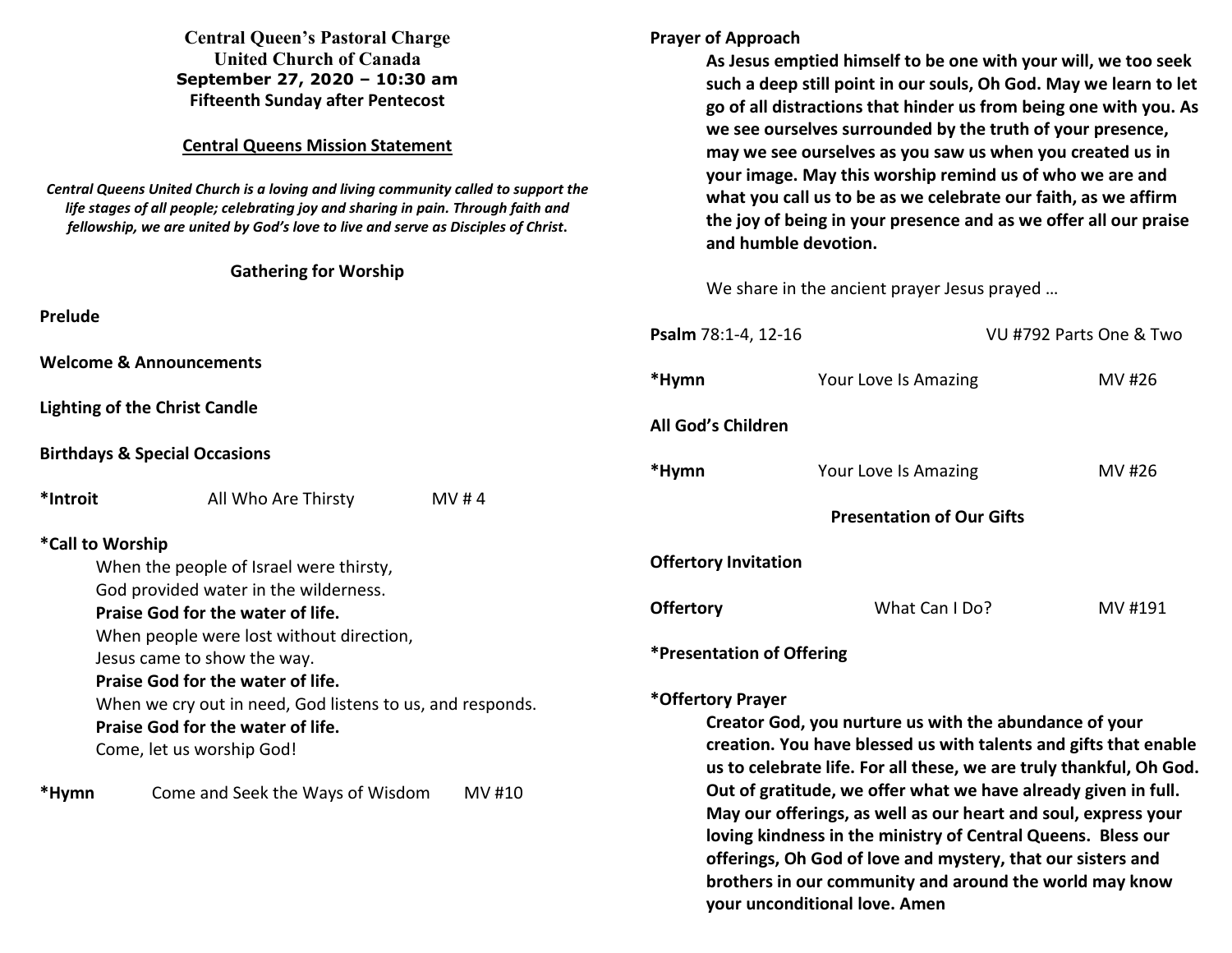| <b>Listening for the Word</b>                                                                                                                                                                                                                                                                                           |                       |        | <b>Ministers</b>                                                                                                                                                                                                                                                 | All of us                                                                |  |
|-------------------------------------------------------------------------------------------------------------------------------------------------------------------------------------------------------------------------------------------------------------------------------------------------------------------------|-----------------------|--------|------------------------------------------------------------------------------------------------------------------------------------------------------------------------------------------------------------------------------------------------------------------|--------------------------------------------------------------------------|--|
| <b>Sacred Readings</b>                                                                                                                                                                                                                                                                                                  |                       |        | Clergy<br><b>Office Hours</b>                                                                                                                                                                                                                                    | <b>Rev Greg Davis</b><br>Tuesday, Wednesday & Thursday<br>$9 am - 12 pm$ |  |
| <b>Exodus 17:1-17</b>                                                                                                                                                                                                                                                                                                   |                       |        | Office Phone<br>Email                                                                                                                                                                                                                                            | 902-964-2291<br>minister@cquc.ca                                         |  |
| <b>Matthew 21:23-32</b>                                                                                                                                                                                                                                                                                                 |                       |        | <b>Office Administrator Trudy Blanchard</b>                                                                                                                                                                                                                      |                                                                          |  |
| Anthem                                                                                                                                                                                                                                                                                                                  |                       |        | <b>Office Hours</b>                                                                                                                                                                                                                                              | Wednesday & Thursday<br>$9 am - 12 pm$                                   |  |
| <b>Sermon</b>                                                                                                                                                                                                                                                                                                           |                       |        | Office Phone<br><b>Office Email</b>                                                                                                                                                                                                                              | 902-964-2221<br>office@cquc.ca                                           |  |
| <b>Pastoral Prayer</b>                                                                                                                                                                                                                                                                                                  |                       |        | <b>Ministry of Music</b>                                                                                                                                                                                                                                         | <b>Kirk Neville</b>                                                      |  |
| <b>Responding to the Word</b>                                                                                                                                                                                                                                                                                           |                       |        | Website                                                                                                                                                                                                                                                          | https://cquc.ca/index.htm                                                |  |
| *Hymn                                                                                                                                                                                                                                                                                                                   | Come Touch Our Hearts | MV #12 | Warm Welcome to All - We are glad you are here as a visitor, a seeker,<br>someone looking for a new church home, or as a regular worshiper.                                                                                                                      |                                                                          |  |
| *Blessing                                                                                                                                                                                                                                                                                                               |                       |        | Life Work of Our Church                                                                                                                                                                                                                                          |                                                                          |  |
| Go from this place to live under God's humble care.<br>Seek simple joys.<br>Love one another unconditionally.<br>Share kindness.<br>Follow the way of the Christ.<br>And take with you the quiet assurance that God's Spirit<br>will always be with you this day and forevermore.<br><b>Extinguishing of the Candle</b> |                       |        | Greg's Office Hours: Tuesday, Wednesday and Thursday from $9$ am $-12$<br>pm. Friday - he will be visiting the hospital. If you wish to meet with Greg<br>outside the scheduled hours, please call 902-964-2291 or email<br>minister@cquc.ca for an appointment. |                                                                          |  |
|                                                                                                                                                                                                                                                                                                                         |                       |        | In-Church Services: Registration will be required. To registration, please<br>call 902-964-2221 or email minister@cquc.ca. Masks will be required<br>when entering or exiting the church.                                                                        |                                                                          |  |
| <b>Choral Benediction</b><br><b>Postlude</b>                                                                                                                                                                                                                                                                            | Go In Love            |        |                                                                                                                                                                                                                                                                  |                                                                          |  |

 $$ avening the control

**\*** Please stand as you are able

.